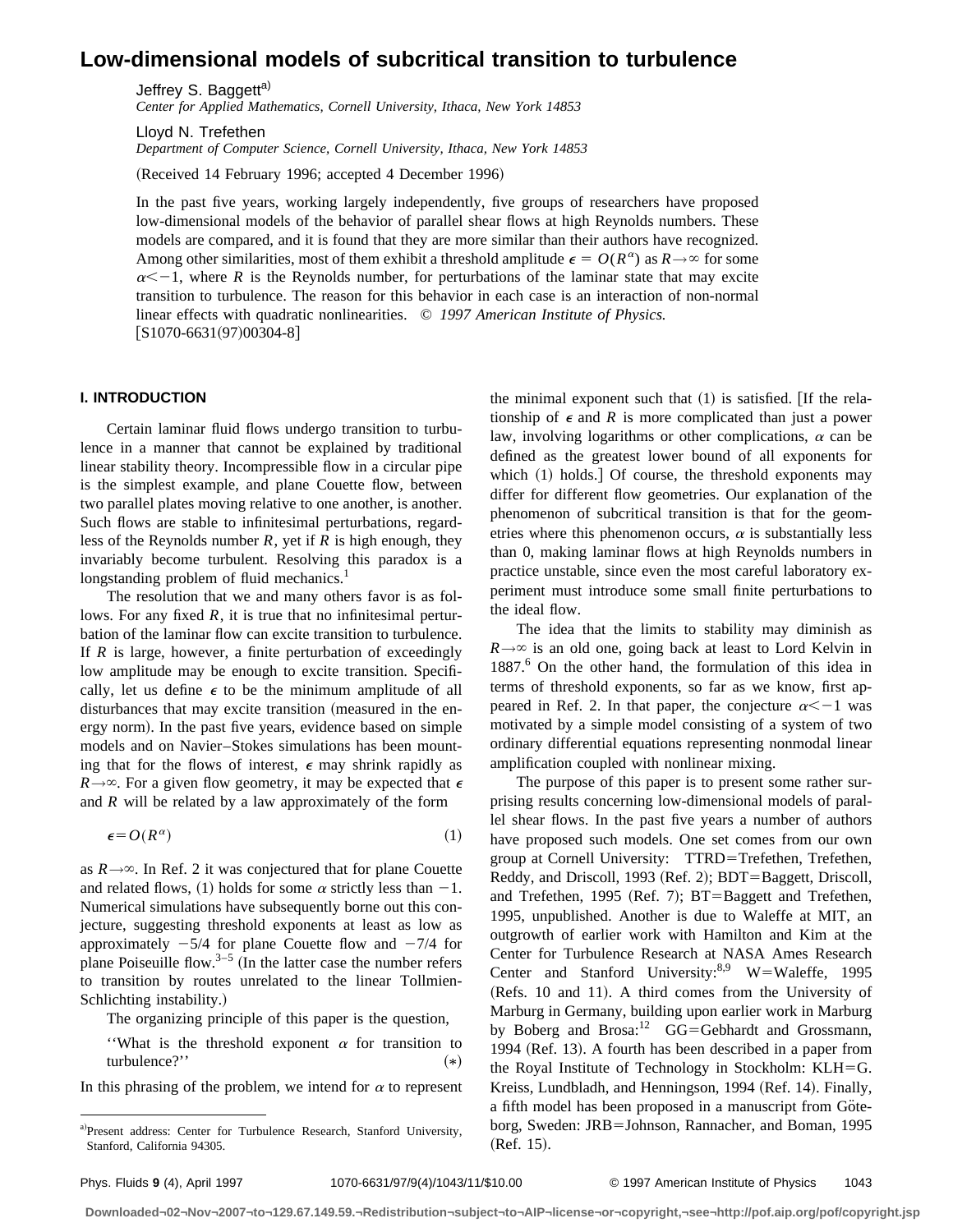

FIG. 1. Laminar velocity profiles for pipe and plane Couette flows. These solutions of the Navier–Stokes equations are stable to infinitesimal perturbations in principle for all Reynolds numbers *R*, but unstable in practice for large *R*.

One might think that these five groups of models would have been compared to one another, but for the most part this is not so. Part of the reason for this is that they were devised for disparate purposes. The models TTRD, BDT, BT, and GG were developed to shed light on the process of transition from low-amplitude perturbations, starting from the premise that non-normal linear amplification is the crucial physical process and that the details of the nonlinear interactions are less critical unless one wants to follow the process of subcritical transition in detail. The model W was developed to shed light on the structure of turbulent boundary layers, and the opposite view was taken that the essential point is to get the nonlinearities right. Indeed, in Refs. 10 and 11 it is implied that the W and TTRD/BDT approaches are contradictory. The model KLH was developed in part for technical mathematical reasons. The model JRB was motivated by the problem of error control in computational fluid dynamics.

We have compared the models listed above. In particular, though most of them were designed for purposes unrelated to  $(*)$ , we have investigated the threshold exponents  $\alpha$ that they exhibit. We find that the mathematical features of these models are all strikingly similar. All involve linear, non-normal amplification coupled with nonlinear mixing. Moreover, the threshold exponents they produce are similar, being  $\alpha=-3$  for most of those models that we describe as being without a key "selection rule" [see Eq.  $(5)$  and the associated text] and  $\alpha = -2$  for most that do have this selection rule.

What do these low-dimensional models tell us about actual fluid flows? In the final two sections we consider this matter briefly.

# **II. FUNDAMENTALS**

Subcritical transition to turbulence is a phenomenon most commonly associated with parallel shear flows. In particular, two flows exhibit this phenomenon in its purest form (Fig. 1). One is pipe flow, also known as Hagen–Poiseuille flow, in an infinite circular pipe. In this case, regardless of the Reynolds number  $R$ , the laminar state (parabolic velocity profile) is linearly stable, yet transition to turbulence is typically observed for  $R \approx 2000$  or larger. In an exceptionally careful experimental situation, laminar flows can be maintained with  $R > 10^4$ , and the record is on the order of  $10^5$ , but



FIG. 2. Heuristic bifurcation diagram for subcritical transition to turbulence. The basin of attraction of the laminar state shrinks rapidly as  $R \rightarrow \infty$ . Small deviations from the laminar flow are enough to move the flow across the boundary into the basin of attraction of the turbulent state.

this is highly unusual. The other is plane Couette flow, in an infinite channel bounded by two parallel plates moving at constant speed relative to one another. The situation here is much the same. The laminar state (linear velocity profile) is stable for all *R*, but transition is typically observed for  $R \approx 350$  or larger.<sup>16–18</sup> The "record" experimental values of *R* for laminar flows are not so high in this case, presumably in part because experiments are more difficult and rarer.

Figure 2 is a heuristic bifurcation diagram that summarizes the problem. For any  $R$ , the laminar state is a stable fixed point of the incompressible Navier–Stokes equations. This state is represented by the *R* axis, corresponding to zero perturbation from the laminar state. Somewhere in phase space, however, there is also a turbulent state to which flows tend to be attracted. Sufficiently small perturbations necessarily relaminarize, but larger perturbations may jump to the turbulent state. The boundary between these behaviors is suggested by the dashed line.

We emphasize that Fig. 2 is only heuristic. The true state space is infinite dimensional, so one must not think of the dashed line, for example, as representing a smooth manifold that approaches the axis in a simple fashion. On the contrary, it represents the *minimum* distance from the origin to some infinite-dimensional manifold of presumably great complexity. Perturbations of the laminar flow of amplitudes far larger than  $R^{\alpha}$  may also lie in the basin of attraction of the laminar state, if they happen to lie in directions that are not effective at exciting transition.

The existence of a mathematically well-defined ''turbulent state,'' as assumed in our remarks above and in Fig. 2, may be questioned. Brosa<sup>19</sup> and Crutchfield and Kaneko<sup>20</sup> have argued that the turbulence that is observed in such flows may in principle consist not of an invariant set such as a strange attractor, but of a combination of transient phenomena (perhaps exponentially or doubly exponentially long ones) excited by perturbations. This possibility is intriguing, and it introduces a potential complication into the task of defining  $(*)$  in a rigorous way. But we shall not pursue it here, as it is of little significance to what is observed in experiments or numerical simulations. In practice, at sufficiently high Reynolds number, turbulence is unavoidable, and permanent once it arrives.

Pipe and plane Couette flows are not the only flows of concern in this paper. Other shear flows too exhibit subcriti-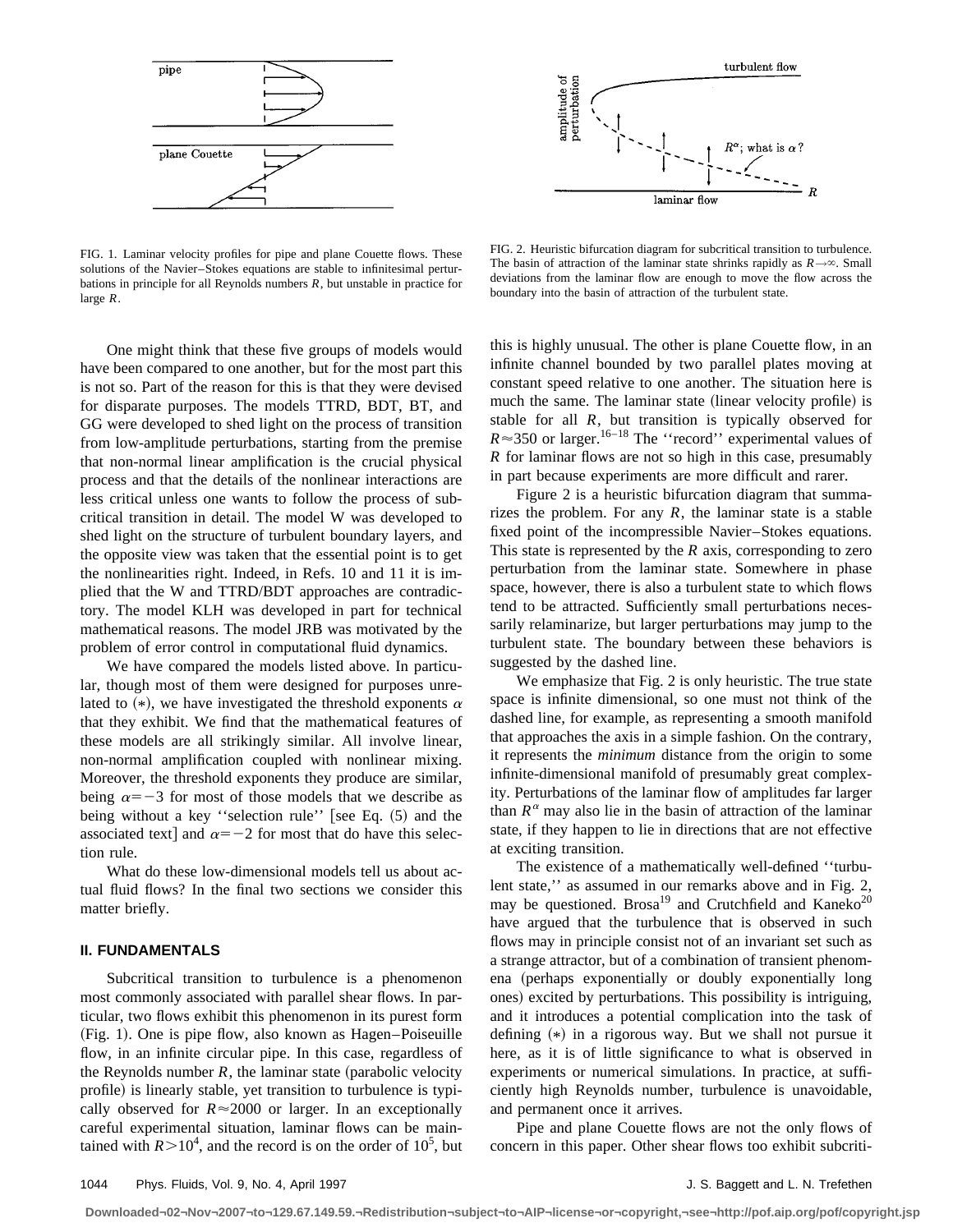cal transition to turbulence, of which the best known examples are plane Poiseuille flow (between two stationary infinite parallel plates) and Blasius boundary layer flow (along a flat wall). In both cases, the picture of Fig. 2 must in principle be modified. Consider plane Poiseuille flow, for example. Here, there is a linear instability for  $R > 5772$ , a Tollmien–Schlichting wave, which would appear in Fig. 2 as a bifurcation point on the  $R$  axis.<sup>1</sup> Nevertheless, in practice the transition to turbulence of plane Poiseuille flows appears to follow much the same course as that of pipe and plane Couette flows. It is finite-amplitude 3D disturbances that excite transition in most experiments, not Tollmien– Schlichting waves, and this happens both above the critical value 5772 and well below it. Thus the question  $(*)$  is of interest also for plane Poiseuille flow, though a rigorous formulation of it would necessitate qualifications such as a condition of transition on a short (advective) rather than long (diffusive) time scale.

### **III. THE FIRST CORNELL MODEL**

We begin by discussing the models developed by our own group at Cornell. These arose from studies of hydrodynamic stability. In the late 1980s and early 1990s, it was discovered by various researchers that for certain linearly stable flows, transient amplifications of flow perturbations by factors of hundreds may be introduced by mechanisms that are linear but nonmodal, that is, unrelated to eigenvalues.<sup>2,12,21–23</sup> This raised the question of how such mechanisms might bring about transition to turbulence, when combined with the nonlinear interactions of the Navier–Stokes equations.

In Ref. 2 we proposed that the transition process is ''essentially linear'' in the sense that its qualitative features are not sensitive to the details of these nonlinear interactions. Our proposal was that the role of nonlinearity in transition is to serve as a mixing mechanism, enabling outputs from the linear, nonmodal amplification process to be recycled back to inputs, as suggested in Fig.  $3(a)$ . According to this view, even if the Navier–Stokes equations happened to have quite different nonlinear terms than the actual ones, there would probably still be a recognizable phenomenon of subcritical transition to turbulence. (The same view has been propounded by the Marburg group; see Sec. VI.)

To elucidate this idea, we proposed a two-variable model:

$$
\begin{pmatrix} u \\ v \end{pmatrix}' = \begin{pmatrix} -R^{-1} & 1 \\ 0 & -2R^{-1} \end{pmatrix} \begin{pmatrix} u \\ v \end{pmatrix} + \left\| \begin{pmatrix} u \\ v \end{pmatrix} \right\| \begin{pmatrix} 0 & -1 \\ 1 & 0 \end{pmatrix} \begin{pmatrix} u \\ v \end{pmatrix},
$$
 (2)

where the prime denotes differentiation with respect to *t* and  $\|\cdot\|$  is the 2-norm (square root of sum of squares). The presence of distinct coefficients  $-R^{-1}$  and  $-2R^{-1}$  along the diagonal of the first matrix, however, is of little significance to the behavior of this system (the coefficients were made dis-

# (a) Marburg/Cornell



vortex regeneration (non-linear interactions)

FIG. 3. Schematic illustration of the ideas underlying (a) the Marburg and Cornell models (figure taken from Ref. 7) and (b) the CTR/MIT model  $(n + 1)$  (figure taken from Ref. 8). Schema  $(a)$  is abstract, depending only on certain general mathematical properties, whereas schema (b) is physical, attempting to delineate the actual structures that interact in shear flows at high Reynolds number. Apart from this difference, however, these ideas correspond more closely than it may at first appear. The upper-left arrow in the CTR/MIT schema represents the dominant mechanism of what the Marburg/Cornell schema calls ''linear, non-modal growth,'' and the other two arrows amount to a proposal of a dominant mechanism of ''nonlinear mixing.'' It might appear that the division of this latter part of the loop into two arrows breakdown followed by regeneration—represents a fundamental difference between (a) and (b), but this is not so. When "nonlinear mixing" is modeled by arbitrary quadratic interactions among variables, these two phases usually still emerge, for reasons explained in Sec. IX.

tinct so that readers would not be distracted by nondiagonalizability), so let us immediately simplify the equations to the following form:

$$
\begin{pmatrix} u \\ v \end{pmatrix}' = \begin{pmatrix} -R^{-1} & 1 \\ & -R^{-1} \end{pmatrix} \begin{pmatrix} u \\ v \end{pmatrix} + \left\| \begin{pmatrix} u \\ v \end{pmatrix} \right\| \\ \times \begin{pmatrix} 1 & 1 \\ 1 & 0 \end{pmatrix} \begin{pmatrix} u \\ v \end{pmatrix}.
$$

Phys. Fluids, Vol. 9, No. 4, April 1997 **Matter and Strutter and Strutter and Strutter and Strutter and Strutter A** 

~TTRD!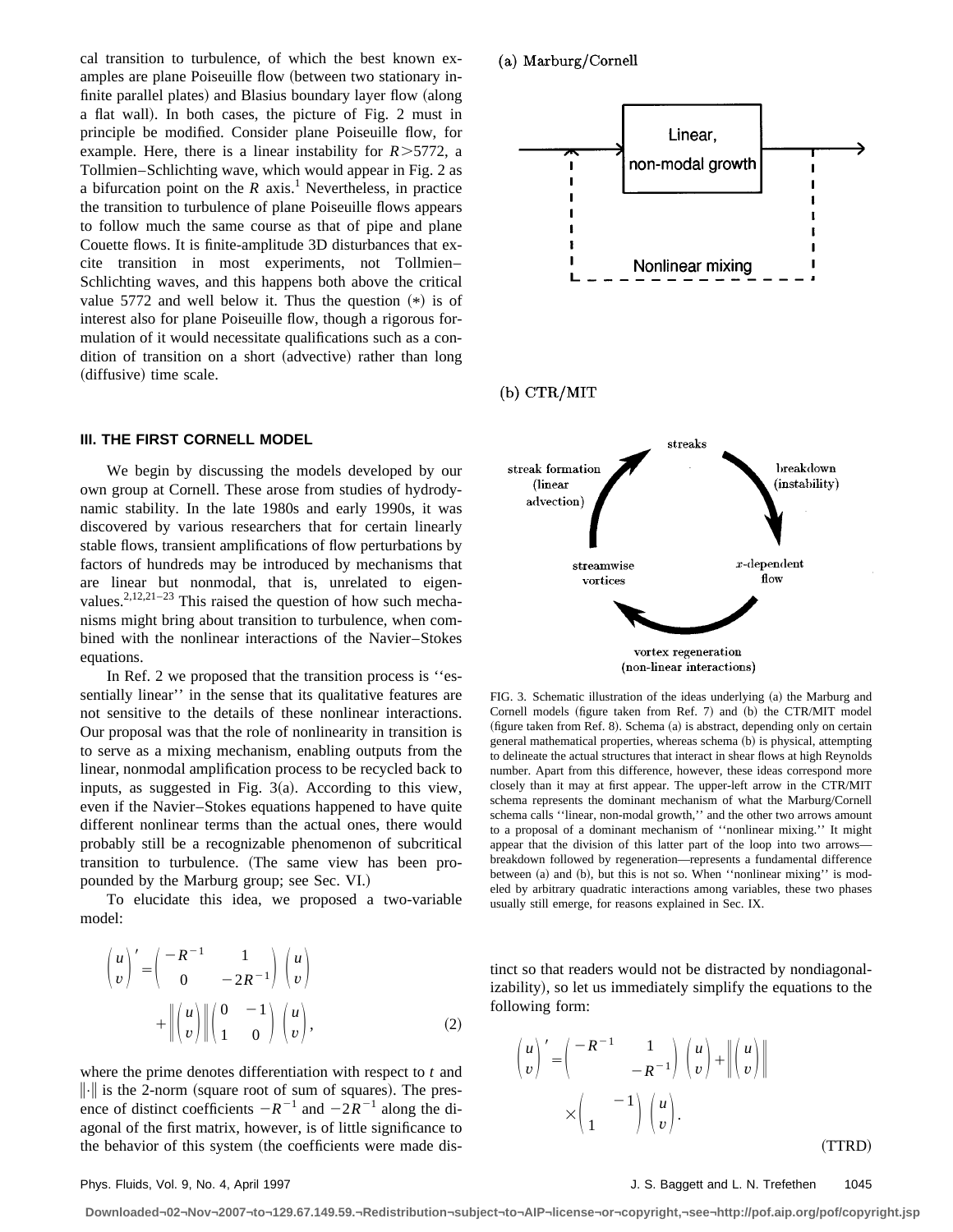

FIG. 4. Evolution curves for the model (TTRD) (threshold exponent  $\alpha = -3$ ) with *R*=100. The curves show the vector norm  $\|y(t)\|$  for initial conditions of amplitudes  $||y(0)|| = 10^{-7}$ ,  $10^{-6.5}$ ,  $10^{-6}$ ,..., $10^{-2}$ .

Here and throughout this paper, blank matrix entries are zero. In this system of differential equations, the first term represents a linear, nonmodal transient amplifying process of amplitude  $O(R)$  and time scale  $O(R)$ . The second term mixes the two variables nonlinearly but does not directly affect the energy, since the matrix involved is skewsymmetric.

Figure 4, based on Fig. 10 of Ref. 2, gives an indication of the behavior of  $(TTRD)$  for  $R=100$ . In this paper we present a number of figures of this kind, always following the same format. Eleven curves are shown, corresponding to  $\|y(t)\|$  as a function of *t* for eleven different initial conditions  $y(0)$ , where *y* represents the vector of dependent variables [here,  $y=(u,v)^T$ ]. The initial conditions have norms  $||y(0)|| = 10^{-7}$ ,10<sup>-6.5</sup>,10<sup>-6</sup>,…,10<sup>-2</sup>. In Fig. 4, as in our other analogous figures, one sees that the lower curves have approximately the same shape, differing only in vertical displacement. This is because in these cases, the amplitudes are too low for the nonlinear terms to have much effect. What remains is just the linear, nonmodal behavior: amplification by about 1.5 orders of magnitude followed by slow decay to the zero state analogous to laminar flow. The upper curves, however, are strongly affected by nonlinearity. At the beginning, they follow the shape of the linear evolution, but in the cases with  $\|y(0)\| > 10^{-5.5}$ , they are attracted as  $t \to \infty$  to a state of magnitude  $O(1)$ , analogous to turbulent flow.

What is important in Fig. 4 is that although the linear amplification is by less than two orders of magnitude and the nonlinear terms conserve energy, the ultimate amplification in the nonlinear system is by close to six orders of magnitude. This is the phenomenon called ''bootstrapping.'' Specifically, for this particular model with  $R=10^2$ , the threshold amplitude for transition is about  $3\times10^{-6}$ , and this figure decreases with exponent  $\alpha=-3$  as  $R\rightarrow\infty$ .

Ten figures analogous to Fig. 4 are presented in this paper, corresponding to differing low-dimensional models. In every case, the equations possess a threshold exponent  $\alpha$ that we believe to be an exact integer  $-3$ ,  $-2$ , or  $-1$ . (As discussed at the end, we do not necessarily expect an exact integer for the actual Navier–Stokes equations.) In most cases, the exponent can be guessed from looking at the figure. In Fig. 4, for example, the total amplification ultimately achieved by the smallest above-threshold initial condition is visibly about three times as great, on the log scale, as the purely linear amplification exhibited by the lower curves. These guesses are rough, however, and our confidence that the exponents are integers is based on much more than a single picture. For most of the ten cases we have been able to prove that the exponent claimed is correct by a rescaling analysis (not described here). For all of them, we have confirmed the exponent by numerical experiments that show an  $R^{\alpha}$  dependence that is clean and unambiguous.

We have described the amplitude of the initial vector  $y(0)$  but not its direction. For Fig. 4 and the other analogous plots of this paper,  $y(0)$  is always determined by the following recipe:

$$
y(0) = C(y_{\text{max}} + 0.1y_{\text{rand}}).
$$
 (3)

Here,  $y_{\text{max}}$  denotes the unit vector that grows most rapidly at *t*=0, that is, with  $\|y_{\text{max}}\| = 1$  and  $(d/dt) \|e^{tA}y_{\text{max}}\|$  at  $t=0$  as large as possible [obtained via the eigenvalue decomposition of  $(A + A^*)/2$ . The vector  $y_{rand}$  is a unit vector whose entries are first taken as independent samples from the standard normal distribution, then rescaled by a constant so that  $||y_{rand}||=1$ . Thus *y*(0) consists of a vector designed to excite great linear growth plus a noise vector of relative size 10% (by amplitude) or  $1\%$  (by energy). Such noise is necessary in some of our low-dimensional models—as in the Navier– Stokes equations themselves—to break symmetries associated with structures independent of the streamwise or spanwise coordinate. Its initial amplitude has little effect on the overall behavior.

Though we present only one figure for each model described in this paper, several runs have in fact been made in each case, with distinct vectors  $y_{\text{rand}}$ , to ensure that the behavior in the plot presented is typical.

In summary: for our first model under consideration, (TTRD), a bootstrapping phenomenon occurs and the threshold exponent is  $\alpha = -3$ .

### **IV. OTHER CORNELL MODELS**

Equation (TTRD) has been criticized on the grounds that although the norm  $\|\cdot\|$  may be appealingly simple, the Navier–Stokes equations contain quadratic products of variables, not norms. It is easy to modify (TTRD) so that it will have this property. For example, we may consider

$$
\begin{pmatrix} u \\ v \end{pmatrix}' = \begin{pmatrix} -R^{-1} & 1 \\ -R^{-1} \end{pmatrix} \begin{pmatrix} u \\ v \end{pmatrix} + \begin{pmatrix} -u \\ u \end{pmatrix} \begin{pmatrix} u \\ v \end{pmatrix} \quad (\text{TTRD}')
$$

or

$$
\begin{pmatrix} u \\ v \end{pmatrix}' = \begin{pmatrix} -R^{-1} & 1 \\ -R^{-1} \end{pmatrix} \begin{pmatrix} u \\ v \end{pmatrix} + \begin{pmatrix} -v \\ v \end{pmatrix} \begin{pmatrix} u \\ v \end{pmatrix}.
$$
 (TTRD")

Figures  $5(a)$  and  $5(b)$  show the evolution of  $(TTRD')$  and  $(TTRD'')$  for various initial amplitudes. The first looks almost exactly the same as Fig. 4 for amplitudes  $\|y\| \leq 1$ ; again the threshold exponent is  $\alpha=-3$ . The second looks qualita-

**Downloaded¬02¬Nov¬2007¬to¬129.67.149.59.¬Redistribution¬subject¬to¬AIP¬license¬or¬copyright,¬see¬http://pof.aip.org/pof/copyright.jsp**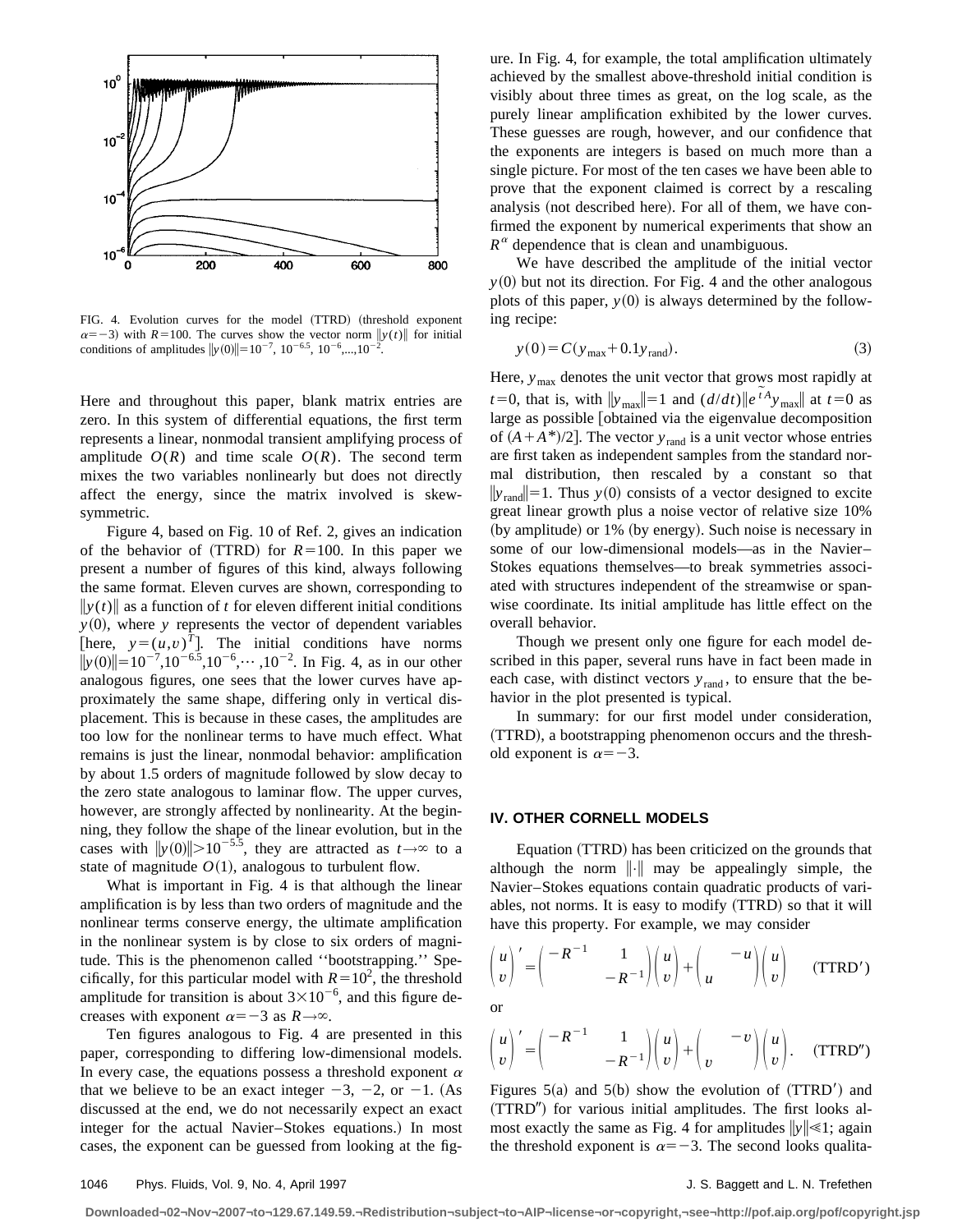

(a) Model (TTRD') (threshold exponent  $\alpha = -3$ )



(b) Model (TTRD") (threshold exponent  $\alpha = -2$ )

FIG. 5. Evolution curves for two other two-variable models with  $R=100$ .

tively similar, but now the bootstrapping effect is evidently weaker, and in fact, we have  $\alpha=-2$ . In Sec. IX we explain why these different exponents appear.

A second criticism of  $(TTRD)$  has been that if the matrix in the nonlinear term is chosen at random, though still skewsymmetric, then transition is observed with probability only 0.5. The other half of the time, the nonlinear mixing rotates energy in the phase plane in the wrong direction, shutting off the loop of Fig.  $3(a)$ . One might think that this shutoff effect calls into question the idea that arbitrary nonlinear mixing is likely to generate a phenomenon of subcritical transition. In fact, it is an artifact of the triviality of two-dimensional dynamics. To elucidate this point, a three-variable analogue of  $(TTRD)$  was proposed in Ref. 7:

$$
\begin{pmatrix}\nu \\ v \\ w \end{pmatrix}' = \begin{pmatrix}\n-2R^{-1} & \beta(R) \\ -2R^{-1} & \beta(R) \\ -2R^{-1} \end{pmatrix} \begin{pmatrix}\nu \\ v \\ w \end{pmatrix}
$$

$$
+ \left\| \begin{pmatrix}\nu \\ v \\ w \end{pmatrix} \right\| \begin{pmatrix}\n-a & b \\ -a & c \\ -b & -c \end{pmatrix} \begin{pmatrix}\nu \\ v \\ w \end{pmatrix}.
$$
 (4)

As in (TTRD), the linear term here introduces transient, nonmodal amplification of amplitude  $O(R)$  and time scale  $O(R)$ ; the value  $\beta(R) = 3.86\sqrt{(R+1)/R^2}$  was chosen in Ref. 7 so that the ''*O*'' constants are approximately 1. The entries  $a,b,c$  in the nonlinear term were chosen arbitrarily, but scaled so that the matrix has norm 1.



FIG. 6. Evolution curves for model (BDT) (threshold exponent  $\alpha = -3$ ) with  $R=100$ .

As expected, Eq.  $(4)$  differs from  $(TTRD)$  in that arbitrary choices of nonlinear coefficients yield transition with probability close to 1, not 0.5, for sufficiently high *R*. Depending on the choices of  $a, b$ , and  $c$ , the asymptotic ("turbulent'') state may be a finite fixed point, the point at infinity, a limit cycle, or chaos. The early stages of transition are independent of the final state, and the threshold exponent is again  $\alpha = -3$ . These matters are discussed in detail in Ref. 7.

As before, for the purposes of this paper it is convenient to discard most details and consider simply

$$
\begin{pmatrix}\nu \\ v \\ w \end{pmatrix}' = \begin{pmatrix}\n-R^{-1} & R^{-1/2} & R^{-1/2} \\
& -R^{-1} & R^{-1/2} \\
& & -R^{-1}\n\end{pmatrix} \begin{pmatrix}\nu \\ v \\ w \end{pmatrix}
$$
\n
$$
+ \left\| \begin{pmatrix}\nu \\ v \\ w \end{pmatrix} \right\| \begin{pmatrix}\n1 & -1 & 1 \\
1 & 1 \\
-1 & -1\n\end{pmatrix} \begin{pmatrix}\nu \\ v \\ w \end{pmatrix}.
$$
 (BDT)

This system captures the essence of  $(4)$ , though of course, since the constants  $a,b,c$  have been set arbitrarily to  $\pm 1$ , it exhibits only a single behavior as  $t \rightarrow \infty$  for any fixed choice of initial data. Figure  $6$  shows the evolution of  $(BDT)$  in the usual format. Again we have a bootstrapping phenomenon, and the threshold exponent is  $\alpha=-3$ .

A third criticism of (TTRD) and (BDT) has been that in the Navier–Stokes equations, ''nonlinear mixing'' must take place in a more indirect fashion than in these models. In plane Couette flow, for example, the strongest transient amplification is achieved by a vortex tilting mechanism acting on structures independent of the streamwise coordinate, in which a perturbation in the form of a streamwise roll advects low- and high-velocity fluid to relatively high- and lowvelocity surroundings, respectively, where it shows up as a streamwise streak. If the initial perturbation is perfectly independent of the streamwise coordinate, with zero energy in Fourier components corresponding to streamwise variation, then this situation must persist for all time and turbulence cannot be achieved. Algebraically, we can see this by noting that the nonlinear interactions of the Navier–Stokes equations for certain flow geometries operate in triads, obeying ''selection rules'' of the form

# Phys. Fluids, Vol. 9, No. 4, April 1997 **Matter and L. N. Trefethen** 1047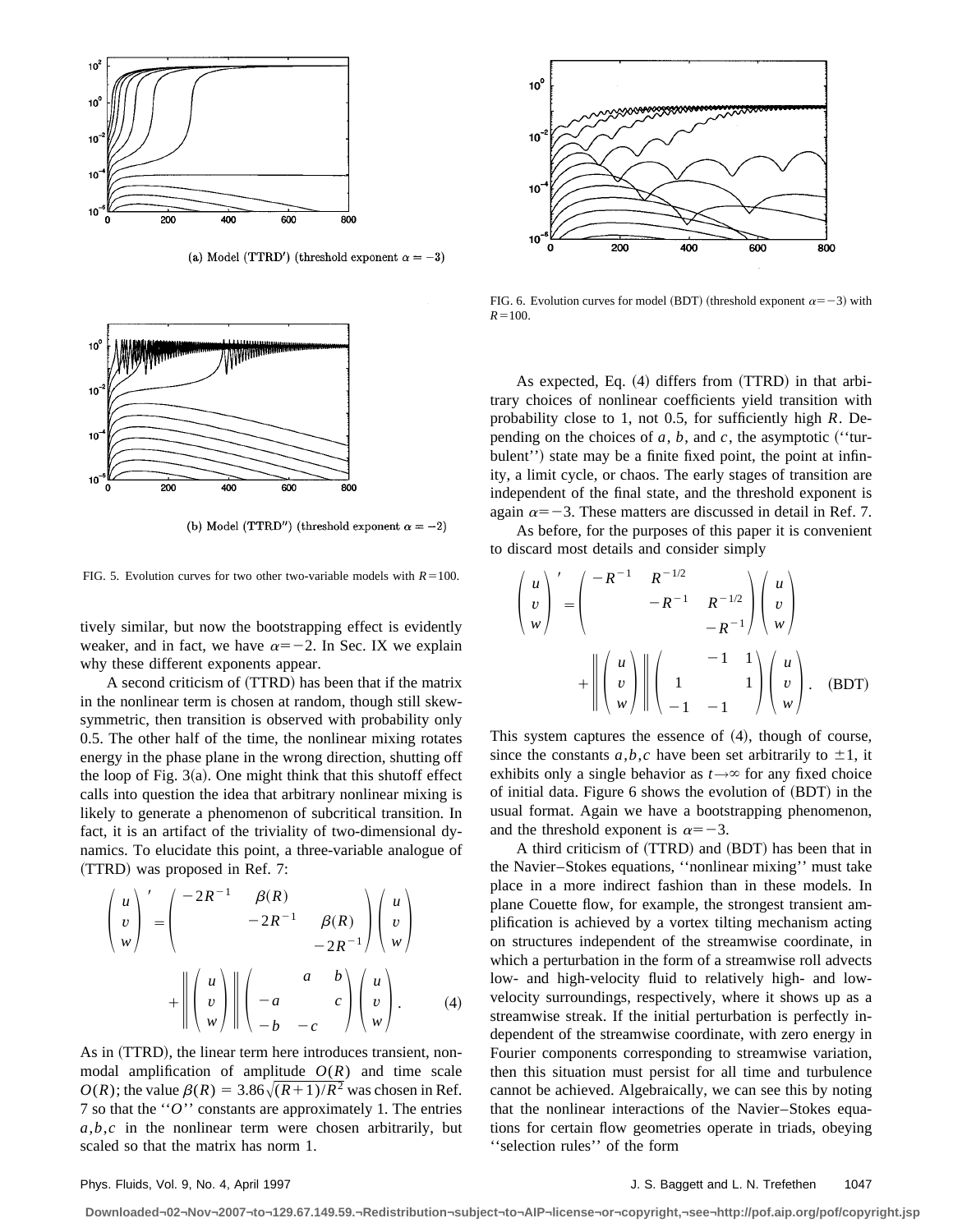$$
(\pm \alpha_1, \pm \beta_1) + (\pm \alpha_2, \pm \beta_2) \rightarrow (\pm \alpha_1 \pm \alpha_2, \pm \beta_1 \pm \beta_2),
$$
 (5)

where  $\alpha$  and  $\beta$  denote Fourier parameters in the streamwise and spanwise directions, respectively. In particular, a single mode  $(\alpha, \beta)$  does not affect itself nonlinearly. Because (TTRD) and (BDT) do not incorporate such selection rules, one might expect that the Navier–Stokes equations should exhibit a weaker bootstrapping effect than these models. This possibility was mentioned in Refs. 7 and 2, where it was suggested that  $\alpha$  may not be as low as  $-3$  for actual fluid flows.

Curiously, a roughly equivalent restatement of the above criticism is that the models (TTRD) and (BDT) possess an unphysical property: they undergo ''transition'' even when the initial vector is uncontaminated by noise. In these models, an initial vector  $y(0)$  determined solely on the basis of linear algebra considerations is enough to excite transition. We confirm this by experiments (not shown) that reveal that if the noise component of  $(3)$  is removed, the curves of Figs. 4–6 change very little.

It is a straightforward matter to modify (TTRD) and (BDT) to incorporate selection rules. In unpublished work in early 1995, we replaced the single pair of variables of (TTRD) by three pairs of variables. The resulting sixvariable model can be written

$$
y' = Ay + B(y)y
$$
 (BT)

with

$$
A = \begin{pmatrix} -R^{-1} & 1 & & & & \\ & -R^{-1} & & & & \\ & & -R^{-1} & 0 & & \\ & & & -R^{-1} & 0 & \\ & & & & -R^{-1} & \\ & & & & & -R^{-1} \end{pmatrix}
$$
 (6)

and



FIG. 7. Evolution curves for model (BT) (threshold exponent  $\alpha = -2$ ) with  $R=100$ . These curves are based upon one particular (random) choice of the matrices  $B_i$  in (7).

$$
B = \begin{pmatrix} 0 & y_5 B_5 + y_6 B_6 & y_3 B_3 + y_4 B_4 \\ -y_5 B_5^T - y_6 B_6^T & 0 & y_1 B_1 + y_2 B_2 \\ -y_3 B_3^T - y_4 B_4^T & -y_1 B_1^T - y_2 B_2^T & 0 \end{pmatrix},
$$
(7)

where  $B_1$ ,..., $B_6$  are arbitrarily chosen 2×2 matrices with  $||B_i||=1$ . Because of the zero blocks on the diagonal in (7), the quadratic terms in  $(BT)$  affect each of the three  $2\times2$ subsystems only via products of the other two, which is the essence of a selection rule as in  $(5)$ . Figure 7 shows evolution curves for (BT). As expected, the bootstrapping effect is weakened. However, it is still present: we have  $\alpha=-2$ , not  $\alpha = -1$ . This is readily explained; see Sec. IX. Again there is little qualitative dependence on the nonlinear coefficients: one gets transition with probability close to 1. As expected, however, this is our first model for which transition fails to occur if the noise term of  $(3)$  is removed.

We have now presented plots of  $\|y(t)\|$  vs *t* for five low-dimensional models. Do all the figures look more or less alike, at least for amplitudes  $\|y\| \leq 1$ ? That, of course, is precisely the point. Although the various criticisms of  $(TTRD)$ that we have mentioned were all motivated by valid observations about fluid flows, none of them bear upon the qualitative behavior of these systems of equations for low disturbance amplitudes or the phenomenon of subcritical transition with  $\alpha < -1$ .

# **V. CTR/MIT MODEL**

We now turn to a model that was conceived in an entirely different manner. This is the model proposed by Waleffe in Refs. 10 and 11. It arose from studies of turbulence, not stability: specifically, from investigation of the generation and regeneration of streaks near boundaries in turbulent flows. In Waleffe's thinking, the essence of his model is distinctly nonlinear.

Waleffe's work in this area began around 1990 in collaboration with Kim and Hamilton at the Center for Turbulence Research. The questions that led to it were some of those that have been important in studies of turbulence, such as, what determines the spacing of streaks in turbulent boundary layers? As in the recent studies of hydrodynamic stability, it was recognized from the start that the mechanism of streak generation was linear.<sup>24</sup> But the emphasis in this work was on the search for a nonlinear mechanism that might produce a ''self-sustaining process'' whereby streaks could form, decay, and form again.

In Refs. 8 and 9, Waleffe and his colleagues proposed the self-sustaining process schematized in Fig.  $3(b)$ . In the upper-left portion of the loop in that figure, streamwise vorticity generates streamwise streaks by linear advection. These streaks then break down according to an instability that can be viewed as linear and modal, essentially the Kelvin–Helmholtz instability. Finally, nonlinear interactions occur that recreate streamwise vorticity, and the process continues.

The cycle of Fig.  $3(b)$  is not formulated as an ordinary differential equations model in Refs. 8 and 9. In reaction to Ref. 2, however, Waleffe wrote a paper in which he did formulate his views in this way. $10$  Upon publication of Ref.

**Downloaded¬02¬Nov¬2007¬to¬129.67.149.59.¬Redistribution¬subject¬to¬AIP¬license¬or¬copyright,¬see¬http://pof.aip.org/pof/copyright.jsp**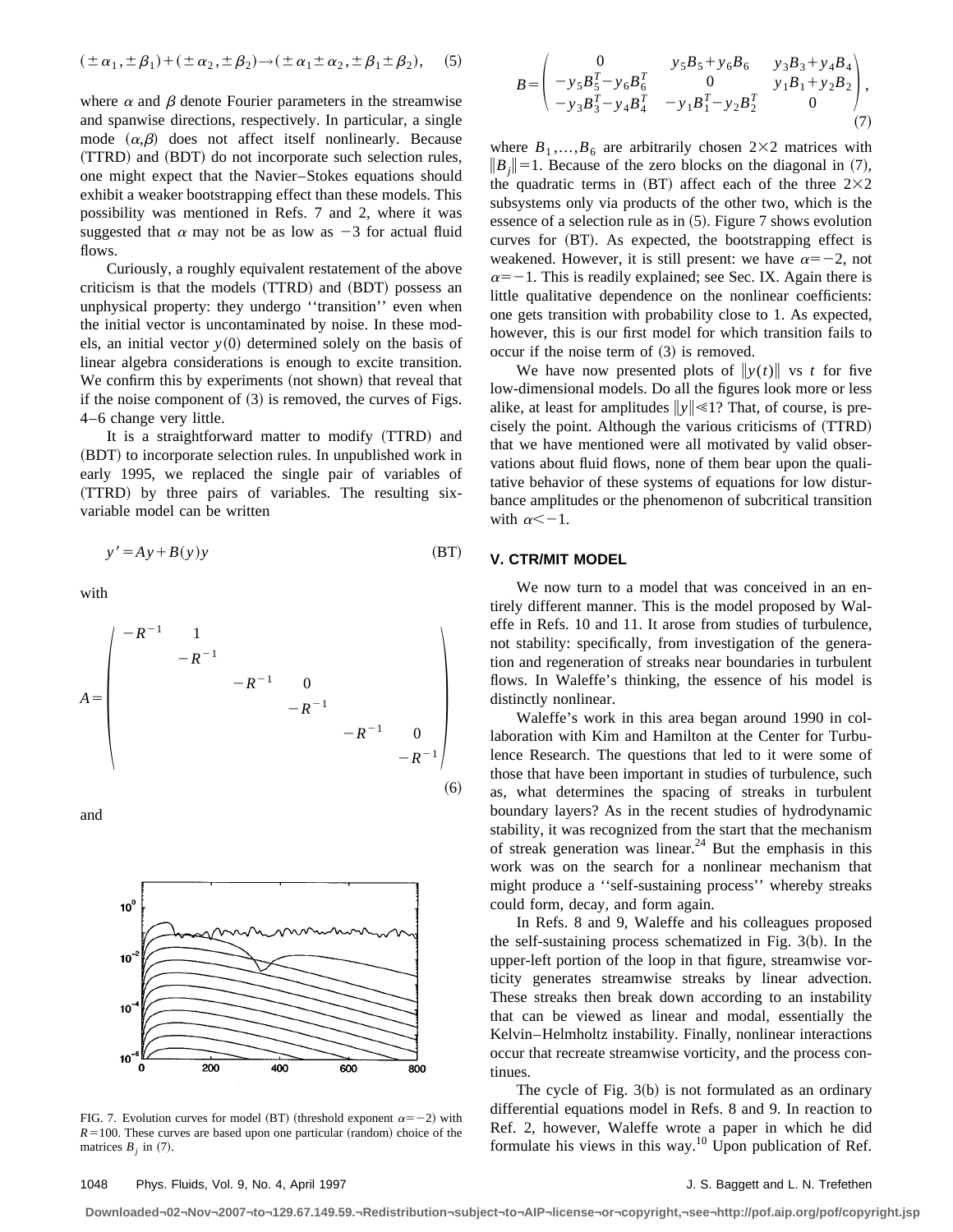7, he wrote a second paper in which the model was generalized to include explicit Reynolds number dependence.<sup>11</sup> This model, containing four variables, takes the form

$$
\begin{pmatrix}\nu \\ v \\ w \end{pmatrix}' = \begin{pmatrix}\n-\lambda R^{-1} & m & & \\
& -\mu R^{-1} & & \\
& & -\nu R^{-1} \end{pmatrix} \begin{pmatrix}\nu \\ v \\ w \end{pmatrix}
$$
\n
$$
+ \begin{pmatrix}\n& -\gamma w \\
\gamma w & -\delta w\n\end{pmatrix} \begin{pmatrix}\nu \\ v \\ w \end{pmatrix}, \qquad (8)
$$

$$
m'=-\sigma R^{-1}m+\sigma R^{-1}-uv,
$$

where  $\lambda$ ,  $\mu$ ,  $\nu$ ,  $\sigma$ ,  $\gamma$ , and  $\delta$  are positive constants of order 1; it is mentioned that in a more refined analysis,  $\gamma$  and  $\delta$  would have some dependence on *R*. Unlike the variables in the models of the last two sections, the variables in  $(8)$  are given physical interpretations from the start. Roughly, they represent amplitudes of a streamwise streak (*u*), a streamwise vortex (*v*), a streamwise undulation of the streak that renders it unstable (*w*), and the mean shear amplitude (*m*). For a laminar flow, the values are  $u=v=w=0$  and  $m=1$ .

As written above, Waleffe's equations do not exhibit a separation into linear and quadratic terms; the entry *m* in the first matrix and the inhomogeneous term  $R^{-1}$  in the scalar equation break the pattern. However, this is an artifact of a choice of variables in which the laminar flow corresponds to  $m \neq 0$ . To regularize the situation, let us define  $n=1-m$ . The equations become

$$
\begin{pmatrix}\nu \\ v \\ w \\ n \end{pmatrix}' = \begin{pmatrix}\n-\lambda R^{-1} & 1 & & & \\
& -\mu R^{-1} & & & \\
& & -\nu R^{-1} & & \\
& & & -\sigma R^{-1}\n\end{pmatrix}\begin{pmatrix}\nu \\ v \\ w \\ n \end{pmatrix} + \begin{pmatrix}\n& & \\
\gamma w & -\delta w & & \\
v & & & \\
v & & & \\
v & & & \n\end{pmatrix}\begin{pmatrix}\nu \\ v \\ w \\ n \end{pmatrix}.
$$
\n(W)

Waleffe does not discuss the threshold exponent exhibited by this model. We have computed  $\alpha$  for (W) and find that it is  $-2$ . The evolution curves are shown in Fig. 8 for the arbitrary choice  $\lambda = \mu = \nu = \sigma = \gamma = \delta = 1$ .

For the study of turbulence, since the perturbations of the laminar state involved are of order 1, an important feature of Waleffe's model is the energy balance reflected in the variable *n*. For the study of threshold exponents  $\alpha < -1$  for transition, however, it is the behavior of low-amplitude perturbations that dominates. The energy balance is of little consequence so long as  $\alpha < -1$ , and *n* can be replaced by zero. Since our concern in this paper is qualitative behavior rather than quantitative details, we may also replace the constants  $\lambda$ ,  $\mu$ ,  $\nu$ ,  $\sigma$ ,  $\gamma$ , and  $\delta$  by 1. Now the equations reduce to a three-variable system:



FIG. 8. Evolution curves for model (W) (threshold exponent  $\alpha = -2$ ) with  $R=100$ .

$$
\begin{pmatrix} u \\ v \\ w \end{pmatrix}' = \begin{pmatrix} -R^{-1} & 1 \\ & -R^{-1} \\ & & -R^{-1} \end{pmatrix} \begin{pmatrix} u \\ v \\ w \end{pmatrix}
$$

$$
+ \begin{pmatrix} -w \\ w \\ w - w \end{pmatrix} \begin{pmatrix} u \\ v \\ w \end{pmatrix}.
$$
 (W')

Figure 9 shows the corresponding evolution curves. The global behavior is entirely different from that of  $(W)$ , but the low-amplitude behavior is almost the same, and again the threshold exponent is  $\alpha=-2$ .

### **VI. MARBURG MODEL**

Now we cross the Atlantic to the fluid mechanics group of Siegfried Grossmann at the University of Marburg in Germany.

The Refs. 2, 21–23 cited above were a closely related series of works appearing in 1991–1993 on the subject of linear, non-normal effects in hydrodynamic stability. When these papers were written, their authors were apparently unaware of a remarkable publication by Boberg and Brosa that had proposed many of the same ideas four years earlier.<sup>12</sup> (Certainly this was true in our own case.) In retrospect, it now appears that the schema of Fig.  $3(a)$  was first described



FIG. 9. Evolution curves for model (W') (threshold exponent  $\alpha = -2$ ) with  $R=100$ .

Phys. Fluids, Vol. 9, No. 4, April 1997 **Matter and L. N. Trefethen** 1049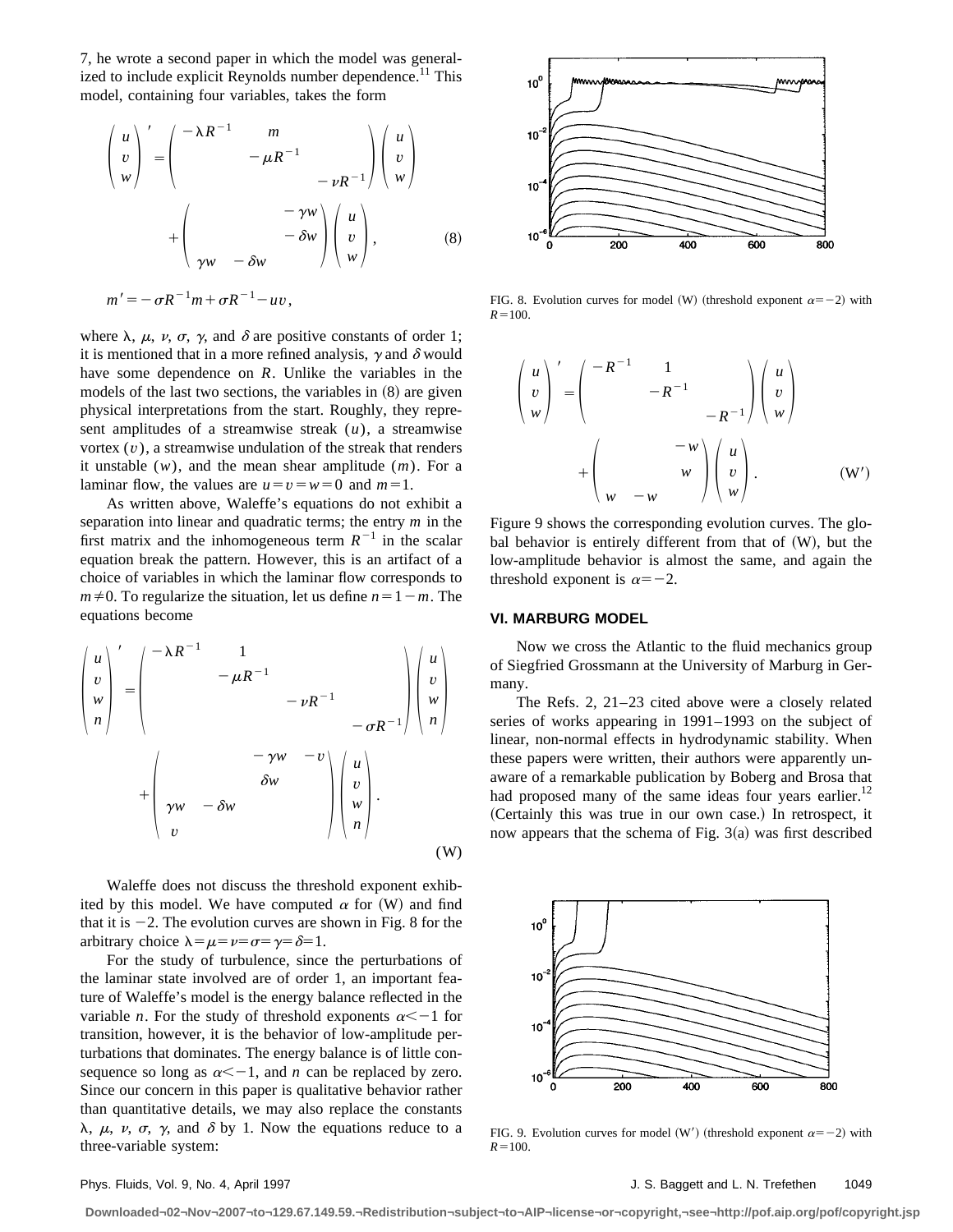in the Boberg-Brosa paper. The Marburg group, like the Cornell group, have taken the view that more or less arbitrary nonlinear mixing is sufficient to induce transition in flows with non-normal linear amplification. Boberg and Brosa write bluntly, "The nonlinearity is a random mixer."

Though some low-dimensional models are discussed in Ref. 12, for example of dimensions 10 and 20, no single model is settled upon and no Reynolds number dependence is included. More recently, however, prompted by the twodimensional model (TTRD), Gebhardt and Grossmann have published a paper in which they propose a model containing two complex variables that they argue is reasonably close to the Navier–Stokes equations. $13$  This work is close to that of Ref. 7; the two were independent and approximately simultaneous. To facilitate comparisons, we have rescaled Gebhardt and Grossmann's variables  $t$  and  $u$  (which we call  $y$ ) by factors *R* and  $R^{-1}$ , respectively, and then replaced *R* by *R*/20. Their equations now take the form

$$
y' = Ay + B(y, y) + C(||y||)y,
$$
 (GG)

where

$$
A = \begin{pmatrix} -0.9R^{-1} + 0.8i\,\gamma & 0.7\\ 0 & -1.9R^{-1} + 1.1i\,\gamma \end{pmatrix},
$$

$$
A = \begin{pmatrix} -0.9R^{-1} & 0.7 \\ -0.9R^{-1} & 0.7 \\ -1.9R^{-1} & -1.9R^{-1} \end{pmatrix},
$$
  
\n
$$
B(y) = \frac{1}{5} \begin{pmatrix} 0 & -x - 2w \\ x + 2w & 0 \\ -4u + 12w - 4v + 8x & 2v + 7x - 4u + 14w \\ -3v - 2x - 6u + 8w & -3u + 7w + 2v - 2x \end{pmatrix}
$$

and

$$
C(\|y\|) = \frac{-\|y\|}{0.1 + \|y\|} \begin{pmatrix} 0 & 0 & 0.7 & 0 \\ 0 & 0 & 0 & 0.7 \\ 0 & 0 & 0 & 0 \\ 0 & 0 & 0 & 0 \end{pmatrix}.
$$

Note that  $B(y)$  is skew-symmetric, explaining why this term is energy conserving.

The complicated entries of  $B(y)$ , while intended to be physically plausible, were selected somewhat arbitrarily by Gebhardt and Grossmann. In Ref. 13 there is no discussion of the exponent  $\alpha$ , though there is some consideration of threshold amplitudes near Figs. 6 and 8. For a model of this kind with no selection rules, one would expect the exponent

$$
B_1(y,y) = 0.2y_1y_2 + 0.4iy_1y_2^* + 0.6y_1^*y_2 + 0.8iy_1^*y_2^*
$$
  
\n
$$
-1.4y_2^2 - (1+1.2i)y_2y_2^* - 1.6iy_2^*^2,
$$
  
\n
$$
B_2(y,y) = y_1y_2 + 1.2iy_1^*y_2 + 1.4y_1y_2^* + 1.6iy_1^*y_2^*
$$
  
\n
$$
-0.6y_1^2 - (0.2+0.4i)y_1y_1^* - 0.8iy_1^*^2,
$$

and

$$
C(\|y\|) = \frac{-\|y\|}{0.1 + \|y\|} \begin{pmatrix} 0 & 0.7 \\ 0 & 0 \end{pmatrix}.
$$

In these equations, the *A* term represents linear nonmodal amplification, the *B* term is quadratic and energy conserving (though this is not obvious as written), the  $C$  term is a mean flow adjustment analogous to Waleffe's fourth equation in  $(8)$ , cutting off the non-normal amplification for  $||u|| = O(1)$ , and  $\gamma$  is a zero or nonzero parameter corresponding to background advection.

These equations look quite different from those we have considered so far. However, let us rewrite them in terms of real variables. Setting  $y=(u,v,w,x)=(\text{Re }y_1,\text{Im }y_1,\text{Re }y_2,$ Im  $y_2$ ) and taking  $\gamma=0$ , we are led to the equation

$$
y' = Ay + B(y)y + C(||y||)y,
$$
 (GG)

with

 $4u - 12w + 4v - 8x$   $3v + 2x + 6u - 8w$  $-2v-7x+4u-14w$  3*u*-7*w*-2*v*+2*x* 0  $-5v-6u$ ,  $5v + 6u$ 

to be  $\alpha = -3$ . This expectation is confirmed by experiments  $(Fig. 10)$ . On the other hand if a nonzero advection parameter  $\gamma$  is chosen in the same model, the exponent at least in some cases becomes  $\alpha = -2$  (not shown here), illustrating that shear may enhance stability by tearing apart unstable structures. This is related to the phenomenon that the threshold exponent appears to be closer to 0 for plane Couette flow than for plane Poiseuille flow, as mentioned in the Discussion.<sup>25</sup>

### **VII. STOCKHOLM MODEL**

Numerous contributions have been made to questions of transition over the years by a group of researchers whom we may loosely associate with the Royal Institute of Technology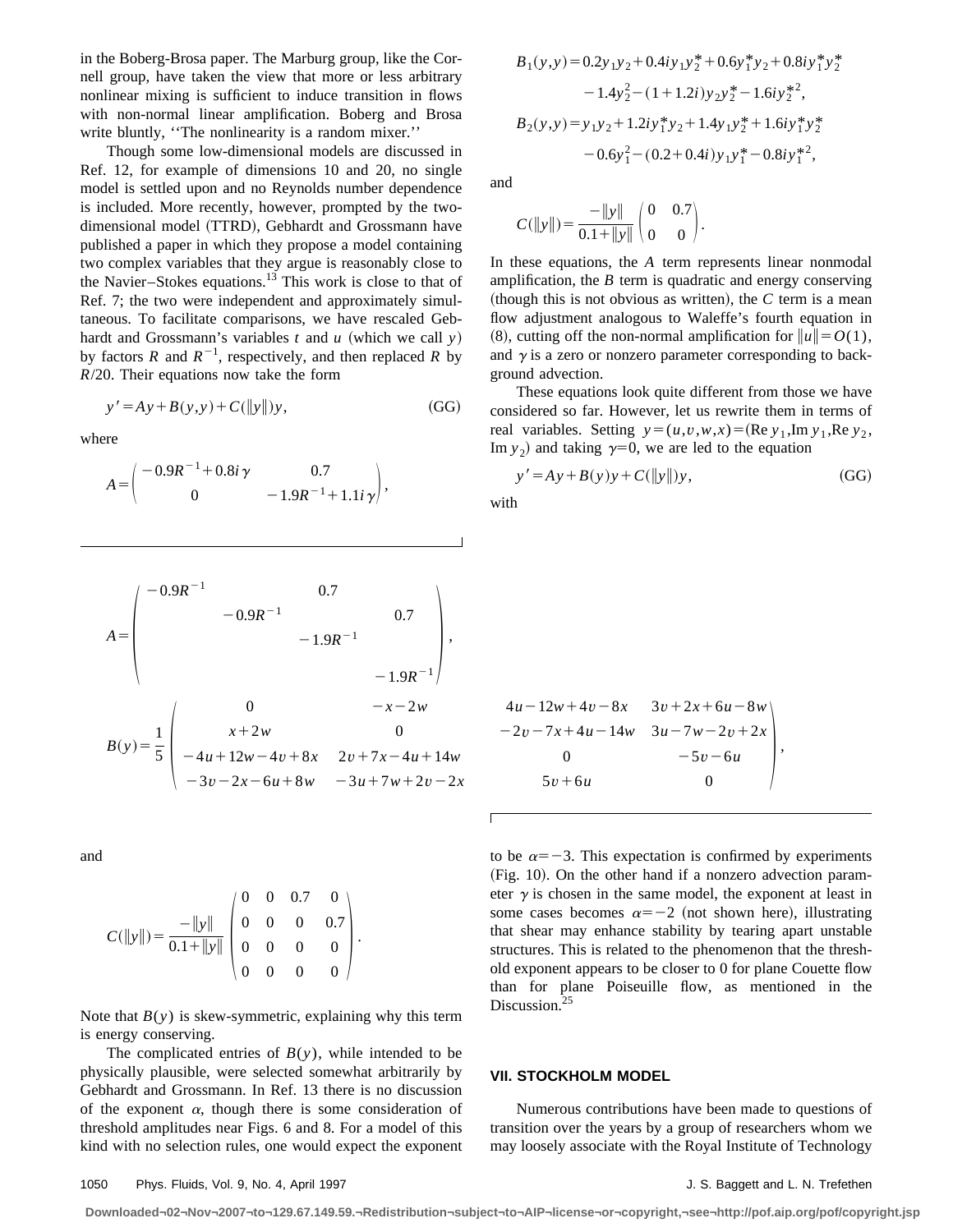

FIG. 10. Evolution curves for model (GG) (threshold exponent  $\alpha = -3$ ) with  $R=100$ . (For nonzero values of the advection parameter  $\gamma$ , the exponent changes to  $\alpha=-2.$ )

in Stockholm. Among the central figures in the recent work are Dan Henningson, who was also at MIT for a time, and Peter Schmid, his student at MIT.

In 1992, Henningson and Schmid proposed a threevariable model of certain features of transition to turbulence, though without Reynolds number dependence.<sup>26</sup> This model involved three eigenmodes, and the linear term was accordingly diagonal; this was before this group became fully involved in the non-normal developments of Refs. 2, 12, and 21–23. Rather than giving further details, let us turn to a later model proposed by Kreiss, Lundbladh, and Henningson. This model appears in a paper explicitly devoted to the question of threshold exponents.<sup>14</sup> Its origin is rather different from the other models we have discussed, however, for besides being motivated by the Navier–Stokes equations themselves, it is also designed to illustrate certain points regarding the mathematical techniques used in that paper.

The KLH model is as follows:

$$
\begin{pmatrix} u \\ v \\ w \end{pmatrix}' = \begin{pmatrix} -R^{-1} & 1 \\ & -R^{-1} \\ & & -1 \end{pmatrix} \begin{pmatrix} u \\ v \\ w \end{pmatrix} + \begin{pmatrix} 0 \\ w^2 \\ uw \end{pmatrix}.
$$
\n(KLH)

Here *u* represents a streamwise streak, *v* a streamwise vortex, and *w* a nonstreamwise mode of some kind. The nonlinear term is intended to be suggestive of certain processes without capturing them accurately, and energy conservation is intentionally not included in the model.

Like the other models we have considered,  $(KLH)$  contains a non-normal matrix as its linear term. The threshold exponent for transition turns out to be  $\alpha=-1$ , the first time we have encountered a value that is not  $<-1$ . See Fig. 11.

The reason for the exponent  $\alpha=-1$  is easily spotted. The (3,3) entry of the linear term of (KLH) is  $-1$ , not  $-R^{-1}$ . This term represents advective decay, and the entry  $-1$  corresponds to a decay rate independent of *R*. If one modifies this part of the model to allow a diminishing decay rate as  $R\rightarrow\infty$ , which might be thought of as an approximation to a problem with decreased advective decay, one obtains a model such as



FIG. 11. Evolution curves for model (KLH) (threshold exponent  $\alpha=-1$ ) with  $R=100$ . This is the only figure in this paper in which no bootstrapping appears. Note that the vertical scale is shifted by two orders of magnitude; the initial amplitudes have been correspondingly shifted to  $\|y(0)\|$  $=10^{-5}$ ,...,10<sup>0</sup>.

$$
\begin{pmatrix} u \\ v \\ w \end{pmatrix}' = \begin{pmatrix} -R^{-1} & 1 \\ & -R^{-1} \\ & & -R^{-\sigma} \end{pmatrix} \begin{pmatrix} u \\ v \\ w \end{pmatrix} + \begin{pmatrix} 0 \\ w^2 \\ uw \end{pmatrix}
$$
\n(KLH')

for some  $\sigma$  presumably in the range  $0 \le \sigma \le 1$ . As we explain in Sec. IX, the threshold exponent becomes  $\alpha=-1-\sigma$ . The corresponding energy history is plotted in Fig. 12 for the case  $\sigma=1$ . Note the strong resemblance to Fig. 9; Eqs. (W') and  $(KLH')$  are almost the same.

# **VIII. GOTEBORG MODEL**

Not far away in Sweden, another group has been active at the Chalmers Institute of Technology in Göteborg. A manuscript by Claes Johnson and Mats Boman of Chalmers together with Rolf Rannacher of the University of Heidelberg proposes a three-variable ODE model.<sup>15</sup> The motivation for this model is tied to computational fluid mechanics: these researchers are concerned with error control in numerical simulations, a challenging problem since small perturbations may have large and long-lasting effects.

Like Waleffe's equations  $(8)$ , the equations of Ref. 15 are not written in our standard linear-plus-quadratic form.



FIG. 12. Evolution curves for model (KLH<sup>'</sup>) (threshold exponent  $\alpha = -2$ ) with  $\sigma=1$ ,  $R=100$ .

Phys. Fluids, Vol. 9, No. 4, April 1997 **Matter and Strutter and Strutter and Strutter and Strutter and Strutter Activities**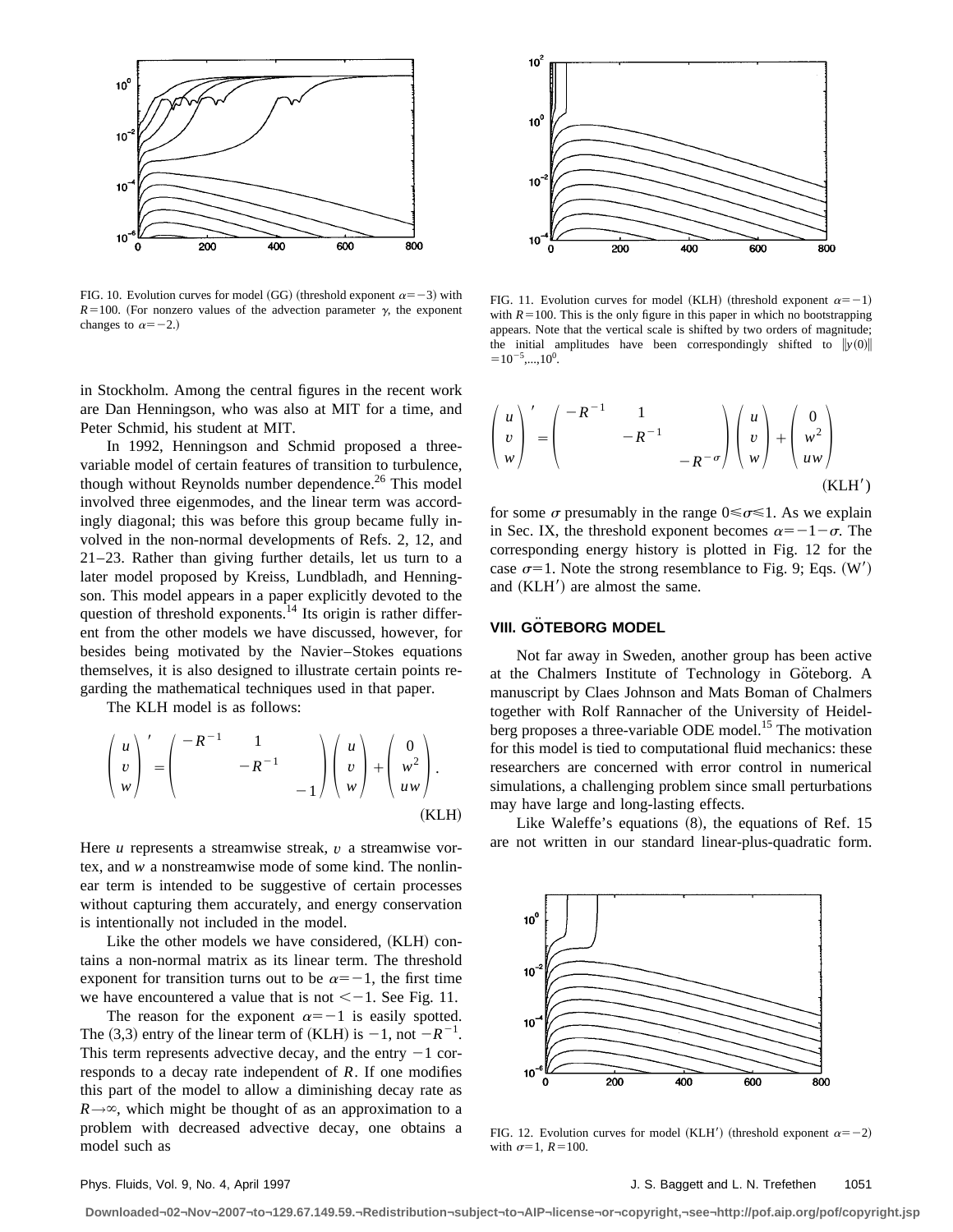However, by replacing their variable  $u_1$ -1 by *u*, we can remedy this. To facilitate comparisons we also rename other variables of Ref. 15 as follows:  $R = v^{-1}$ ,  $v = u_2$ ,  $w = u_3$ ,  $a=\gamma_{12}$ ,  $b=\gamma_{13}$ , and  $c=\gamma_{31}$ . The equations become

$$
\begin{pmatrix} u \\ v \\ w \end{pmatrix}' = \begin{pmatrix} -R^{-1} & a & b \\ -R^{-1} & \\ & -R^{-1} \end{pmatrix} \begin{pmatrix} u \\ v \\ w \end{pmatrix}
$$

$$
+ \begin{pmatrix} auv + buw \\ 0 \\ cR^{-1}uw \end{pmatrix}, \qquad (JRB)
$$

where  $a,b,c$  are nonnegative constants. Note that the variable *v* in this system evolves linearly, unaffected by the other variables. For  $t \rightarrow \infty$ , (JRB) is in fact close to the twovariable model (TTRD<sup>"</sup>), except that the quadratic coupling term  $cR^{-1}uw$  has coefficient  $O(R^{-1})$  instead of  $O(1)$ . For this reason, the threshold exponent turns out to be  $\alpha=-1$ (figure not shown).

# **IX. WHY THESE FIGURES ALL LOOK ALIKE: TWO VIEWS OF STREAK INSTABILITY**

We come now to the mathematical heart of this paper. Why do all the curves we have presented look so similar, at least as long as the amplitudes remain  $\leq 1$ ? The answer was summarized in the caption of Fig. 3. The Cornell and Marburg groups speak of ''nonlinear mixing,'' and the CTR/MIT and Swedish groups speak of ''streak instabilities'' and other physical notions, but these are different ways of looking at the same phenomena. In a system exhibiting linear, nonmodal transient growth, more or less arbitrary nonlinearities may produce a ''streak instability;'' one does not have to put it in the model explicitly.

To explain this statement, we now present heuristic arguments that explain the threshold exponents we have observed. Each of these models contains a linear, nonmodal amplifier of gain  $O(R)$  and time scale  $O(R)$ . Consider the following caricature. The output of the amplifier (the relatively high-amplitude quantity in the early stages of a process of transition) is a variable  $\varphi(t)$ . All other quantities of interest, including the input to the amplifier, are represented by another variable  $\psi(t)$  (potentially of much lower amplitude in the early stages of transition). Both  $\varphi$  and  $\psi$  start with amplitude  $\epsilon$ . The variable  $\varphi(t)$  grows to size  $\epsilon R$  by linear, non-modal effects, and lingers at that level for a time  $O(R)$ . The variable  $\psi$  grows by quadratic interactions,

$$
\psi' \approx \varphi \psi, \quad \psi(0) \approx \epsilon,
$$
\n(9)

hence for a period of duration  $O(R)$ ,

$$
\psi' \approx \epsilon R \psi, \quad \psi(0) \approx \epsilon,
$$
\n(10)

with solution

$$
\psi(t) \approx \epsilon e^{\epsilon R t}, \quad 0 \le t \le O(R). \tag{11}
$$

All together, we predict exponential growth at rate  $\epsilon R$  up to an amplitude of order  $\epsilon e^{\epsilon R^2}$ . Unless  $\epsilon R^2$  is bounded, this corresponds to growth by an arbitrary factor, so that  $\psi$  may achieve amplitude  $O(1)$ , after which anything may happen. In other words, the threshold exponent for ''transition'' in Eqs. (9)–(11) is  $\alpha = -2$ .

Models  $(TTRD'')$ ,  $(BT)$ ,  $(W)$ , and  $(W')$  fit the pattern just described. For  $(TTRD'')$ , this is obvious; the variables  $u$  and *v* play the roles of  $\varphi$  and  $\psi$ , respectively. For the others, the variable *u* [or  $y_1$  in the case of (BT)] plays the role of  $\varphi$ , and all the other variables collectively correspond to  $\psi$ . In the case of  $(W')$ , for example, the term  $uw$  represents the quadratic interaction  $\varphi\psi$  of (9), feeding energy back from the output of the linear amplifier  $(u)$  into the rest of the system  $(v \text{ and } w).$ 

In Eq. (9), there is no quadratic term  $\varphi^2$ . The absence of this term is the representation within Eqs.  $(9)$ – $(11)$  of the crucial ''selection rule'' of the kind discussed earlier. Physically, we may think of the fact that a purely streamwise streak, no matter how large in amplitude, cannot by itself feed energy into modes that are not independent of the streamwise coordinate. By contrast, if we have a system with no such selection rule, we can caricature it by changing  $\varphi\psi$ to  $\varphi^2$  in Eq. (9). Equations (9)–(11) become

$$
\psi' \approx \varphi^2, \quad \psi(0) \approx \epsilon, \tag{12}
$$

$$
\psi' \approx (\epsilon R)^2, \quad \psi(0) \approx \epsilon, \tag{13}
$$

$$
\psi(t) \approx (\epsilon R)^2 t, \quad 0 \le t \le O(R), \tag{14}
$$

leading to  $\psi(t) = O(\epsilon^2 R^3)$  at  $t = O(R)$ . Now, if  $\epsilon^2 R^3$  is of order  $\epsilon$  or greater, then  $\psi$  may be larger at  $t = O(R)$  than it was at  $t=0$ . Another round of amplification at a higher level may begin, leading to self-sustaining growth up to amplitude  $O(1)$ . In other words, the threshold exponent for "transition'' in Eqs.  $(12)$ – $(14)$  is determined by the condition  $\epsilon = \epsilon^2 R^3$ , giving  $\alpha = -3$ .<sup>2</sup> Models (TTRD<sup>'</sup>) and (GG) fit this pattern. So do models (TTRD) and (BDT), though the quadratic nature of the nonlinearity is obscured by the use of the norm  $\|y\|$ .

We remark that the question of whether or not a model incorporates selection rules is not as black-and-white as the above discussion may suggest. For example, we mentioned that  $(TTRD'')$ ,  $(BT)$ ,  $(W)$ , and  $(W')$  all contain the crucial selection rule that no  $\varphi^2$  term is present. However, the last three of these carry the idea further than the first by incorporating an additional selection rule within the group of variables corresponding to  $\psi$ . Specifically [in the notation of (W) and  $(W')$ , *u* does not affect *v* directly, but only indirectly through *w*. As a result, though the final threshold exponent  $\alpha$ is not affected,  $(BT)$  and  $(W)$  and  $(W')$  require ''noise'' in the form of an initial value  $w \neq 0$  to excite transition, whereas  $(TTRD'')$  has no such requirement.

Easy modifications of these arguments explain why our remaining three models, (KLH) and (KLH') and (JRB), have threshold exponents  $\alpha=-1$ ,  $-1-\sigma$ , and  $-1$ , respectively.

The two-variable caricature Eqs.  $(9)$ – $(11)$  has more physics in it than one might expect. In this pair of equations, the presence of an approximately steady high-amplitude signal  $\varphi(t)$  makes it possible for a second signal  $\psi(t)$  to grow exponentially over many orders of magnitude. This is nothing more than an abstract description of a linear secondary instability. In the case of the breakdown of a streamwise